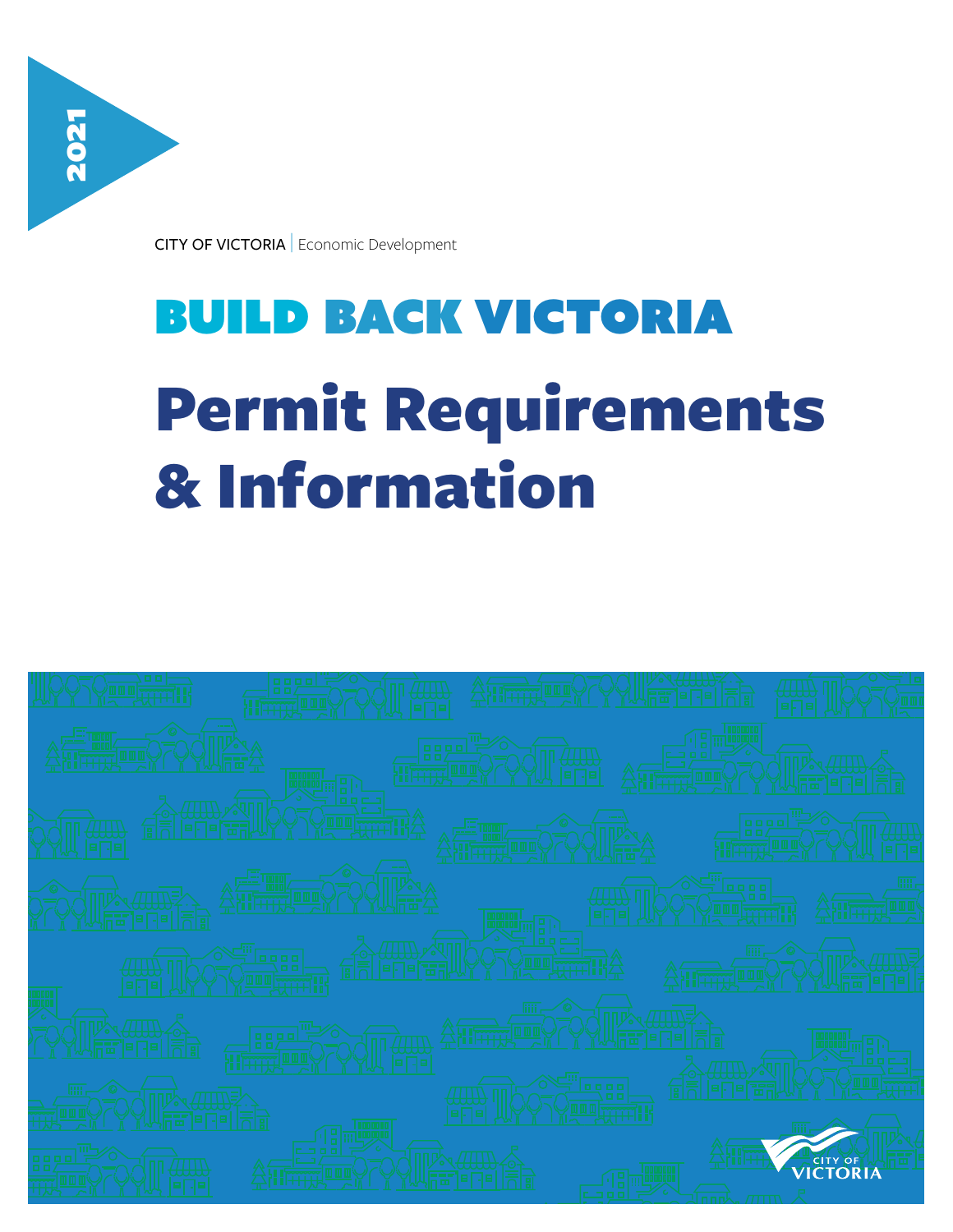

# **Build Back Victoria**

# **Build Back Victoria – Programs**

The City of Victoria reserves the right to update information and requirements found within this document.

Contact bizhub@victoria.ca with any questions related to this information guide or your application.

Last updated June 2021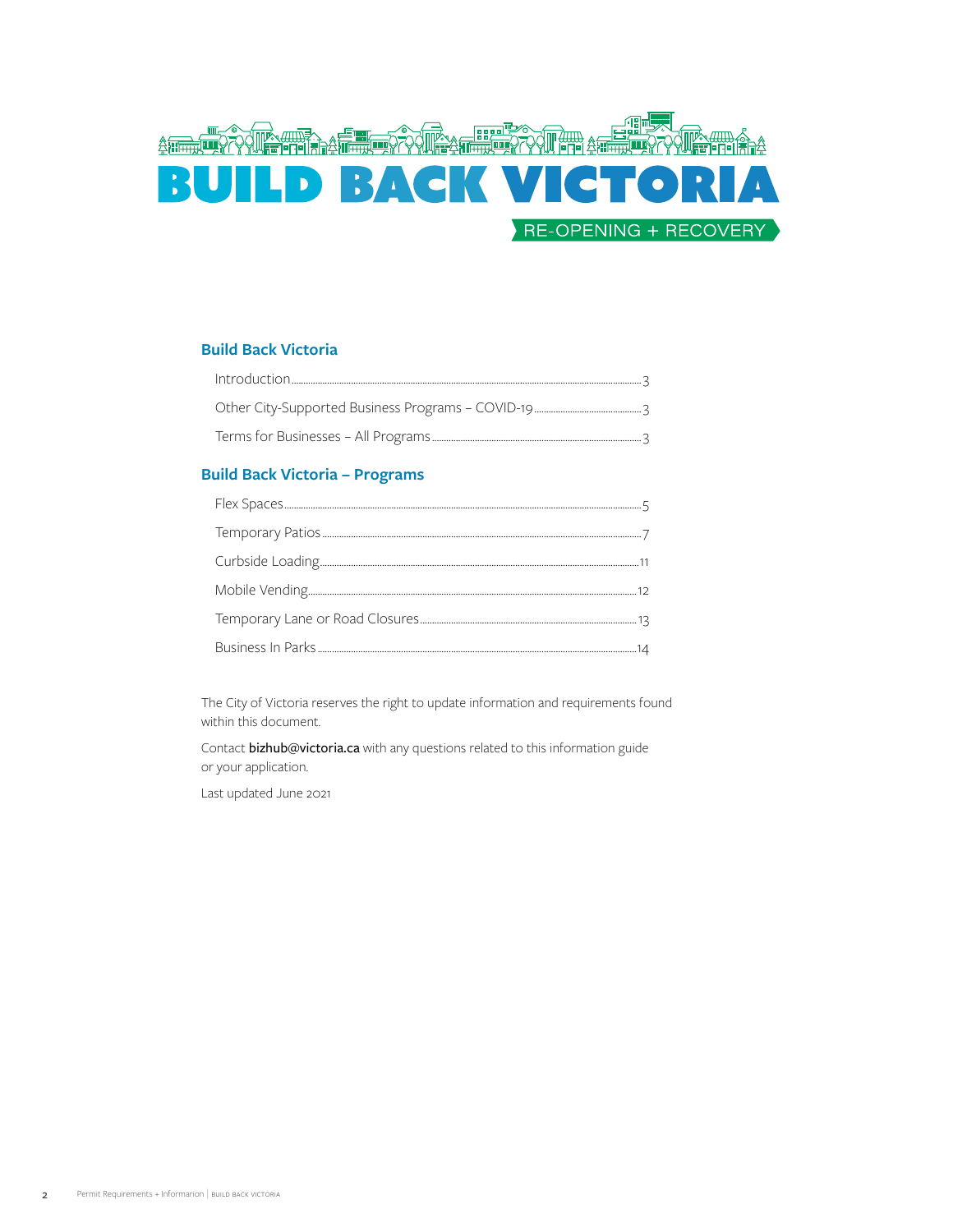# Introduction

Now, more than ever, our economy is a local one. The diverse restaurants, boutique shops, services, and vibrant retail storefronts that attract hundreds of thousands of visitors each year are the very same local businesses our residents love. As these businesses take steps to get back to work safely, the City is doing what it can to support economic recovery.

In June 2020, the City of Victoria launched the Build Back Victoria Program to support businesses during and recovering from the COVID-19 pandemic. By opening up areas of the public realm that are typically off-limits to business activity or require longer-term commitments, the City has helped hundreds of businesses adjust to this new reality.

In June 2020, the City of Victoria launched the Build Back Victoria Program to support businesses during and recovering from the COVID-19 pandemic. By opening up areas of the public realm that are typically off-limits to business activity or require longer-term commitments, the City has helped hundreds of businesses adjust to this new reality. The Build Back Victoria Program is offered through a special bylaw which is set to expire on October 31, 2021. Should the program continue, this document will be updated before that time.

# **Build Back Victoria Objectives**

- Facilitate business recovery while protecting public health and safety
- Maintain accessibility of and access to public space
- Support innovation to accommodate variety of business locations/sectors
- Create a culture of temporary stewardship of public space

The Build Back Victoria program has been approved for continuation through October 2021. Space on sidewalks, streets, boulevards, parking spaces, plazas and parks is temporarily available for businesses to safely conduct commercial activities. Applications for this program are accepted via email only. All businesses must apply and be granted a permit before extending their operations into any public space. Failure to do so may result in a decline of your application.

#### **This document outlines mandatory requirements for the program, effective June 30, 2021**

# **Other City-Supported Business Programs – COVID-19**

The Province's Restart Plan lays out a series of steps to protect people and ensure the B.C. and local economies can recover from the impacts of COVID-19 stronger than before. In response, the City has developed a toolkit of Business Resources to help establish confidence in businesses that are practicing physical distancing, taking hygienic measures, and generally exercising the necessary precautions to prevent the spread of COVID-19. Learn more at the [COVID-19 business resources](https://www.victoria.ca/EN/main/business/covid-19-business-resources.html) page of the Business Hub.

**If you are a business wanting to change the footprint of your private land** for purposes of COVID-related recovery and commercial operations, a designated development application may be required. For more information email **zoning@victoria.ca** to be connected with a staff from the Planning Department who will review your proposal.

# **Terms for Businesses – All Programs**

The City of Victoria is seeking a culture of "temporary stewardship" – meaning we want all applicants to take care of and steward the public space while they have access to the area. All applicants will be required to:

- Maintain compliance with Program Requirements & Permit Terms: The City of Victoria reserves the right to conduct spot compliance checks to ensure that all businesses are in compliance with program requirements and permit terms. Your permit should be visible and available at all times.
- Operating Hours: Proposed operating hours are subject to approval by the City and must comply with related bylaws such as noise or liquor licensing. All applicants are reminded to balance residential needs and be good neighbours.
- Furnishings/materials: Businesses must provide their own furnishings for spaces. All materials used in the approved space must be temporary; nothing can be anchored to the public right-of-way and must be movable for emergency or maintenance needs.
- Physical Distancing: Activities in public spaces, including the placement of any furnishings or materials must allow for physical distancing for the public and customers.
- Cleanliness: Public spaces and any furnishings/materials/structure used in these spaces must be kept clean and clear of debris, litter, and trip hazards.
- Protection of City-supplied Materials: City-supplied pylons, barricades or other materials must be securely stored by the applicant.
- Insurance: Applicants must, at their own expense, obtain and maintain commercial general liability insurance, in the minimum amount of \$5 million with the City added as an additional insured, together with a cross liability clause. Insurance may not be cancelled, lapsed or materially changed without the insured giving 30 days to the City.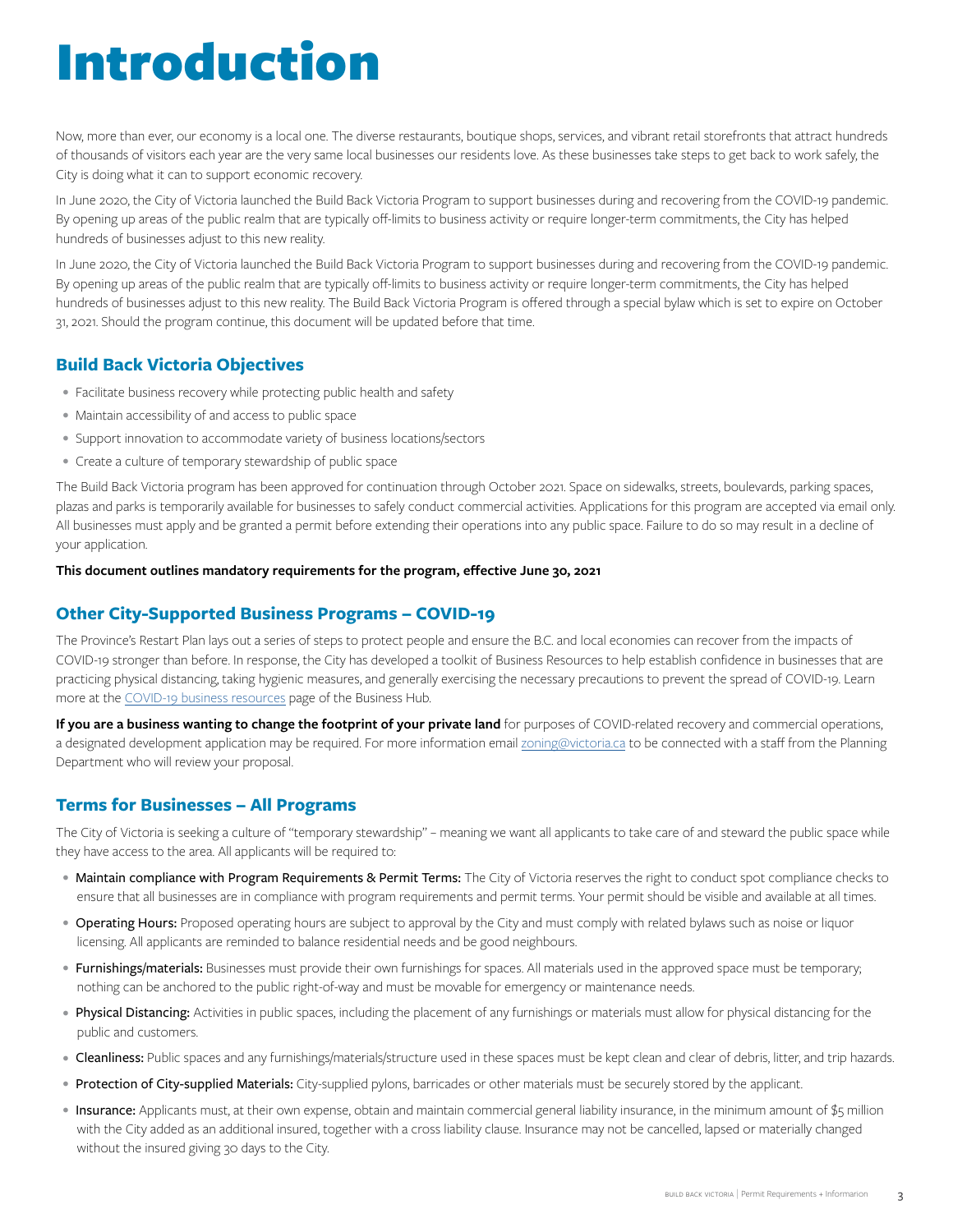- Liability: Permit holders indemnify and save harmless the City of Victoria against all claims, liabilities, judgments, cost and expenses which may accrue against the City in consequences of, and incidental to, the granting of the permit.
- Waste Management: Applicants need to provide their own recycling, garbage and compost receptacles and should not rely on public facilities.
- Advertising: No external company advertising, third party banners or branding is permitted. Partnerships between storefronts for shared BBV zones may advertise for each other.
- Regulatory Adherence: The use of public spaces through these initiatives is subject to general provisions of City and CRD bylaws including, but not limited to:
	- Noise Bylaw
	- Sign Bylaw
	- Liquor License Policy
	- CRD Clean Air Bylaw
	- Sidewalk Café Regulation Bylaw
	- Work Safe BC requirements

The City of Victoria reserves the rights to the following:

- To review all applications and direct the applicant to conduct additional engagement with adjacent businesses and/or residences.
- Allocating space for the purposes of facilitating the commercial use of public space.
- Changing or adapting the layout of approved space or installations, based on distribution, adjacent demand or operational needs. All costs associated with changing or adapting space are the responsibility of the permit holder.
- Requiring the temporary closure of any temporary installation, without notice, for maintenance, utility work, or emergency purposes. The City is not responsible for any damages or loss of equipment removed pursuant to this subsection.
- Removal of any installation that creates an obstruction to, or causes congestion of, pedestrian or vehicular traffic due to existing conditions on the surrounding public right-of-way if it finds the installation represents a danger to the health, safety or general welfare of the public.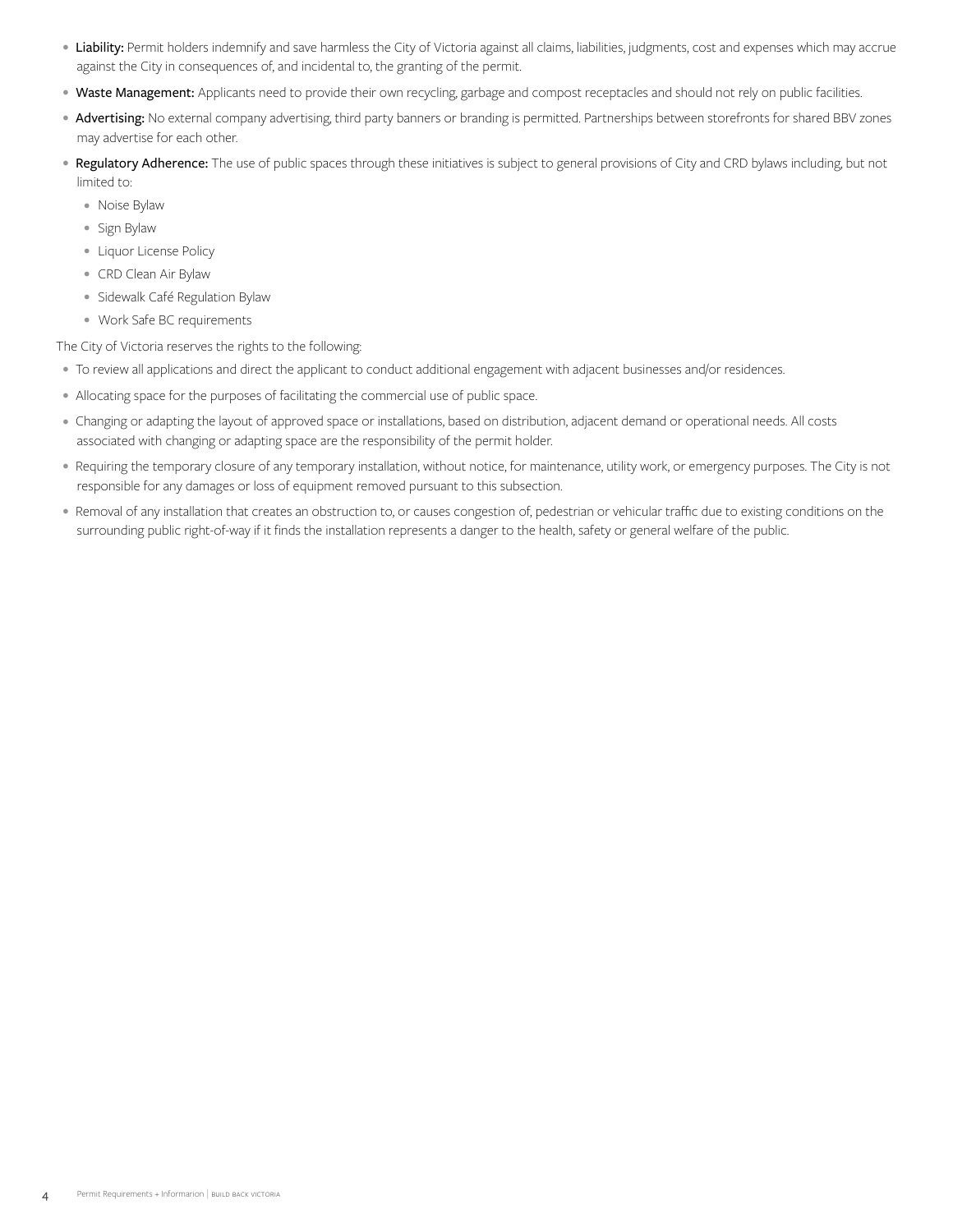# Flex Spaces

Flex Spaces allow businesses to expand their footprint during business hours providing more space for their goods, services, and customers. Flex Spaces can be used for:

- Seating (self-serve/café style, table service, or other)
- Customer queueing
- Selling retail goods
- Providing business services
- Displaying/demonstrating goods
- Hosting acoustic performances

Business activities in Flex Spaces are subject to the uses permitted by the applicant's existing business license and health and safety requirements. Flex Spaces are set-up during business hours and taken down at the end of the day. Pylons and any other materials or furnishings must be secured *by the host outside of business hours*.

Flex Spaces will be determined by City Staff and may extend into:

### **Sidewalks, Plazas and Squares**

Suitability of a Flex Space will depend on site-specific conditions. Flex Spaces must:

- Maintain an unobstructed pedestrian right-of-way with a minimum of 1.5m clear space;
- Maintain access to public utilities, building entrances, crosswalks, and bus stops; and
- Not exceed the width of the sidewalk frontage of the subject property;

### **Boulevards**

The Parks Division reviews the application for temporary use of Boulevards in partnership with Engineering. We encourage you to search out hard surface areas first for your Flex Space request. Boulevard suitability is site-specific and considers tree health and infrastructure in the permit approval process. If the Flex Space on a Boulevard request is assessed as suitable, it must meet the Parks Division's requirements for set up and remediation including:

- Set-up plan, guidelines provided
- Remediation plan, example provided
- Deposit for remediation

The Parks Division encourages businesses owners to be stewards of the park space occupied on a temporary basis. Remediation is an important step at the end of the program, or at the end of use, to be completed by the business owner to return the area back to the City in a healthy state and is the reason a deposit is required.

### **On-Street Parking Spaces**

Businesses may apply for a maximum of two (2) consecutive parking spaces. If a business wishes to use a parking space not adjacent to their business frontage, the application must be accompanied by a letter of support by the neighbouring business(es). Neighbouring businesses are encouraged to apply together (one principal applicant with additional businesses as co-applicants) if they are interested in a greater number of consecutive on-street parking spaces. Eligible parking spaces includes those that are:

- Either parallel or angled street parking, in the public right-of-way
- Located on the immediate frontage of the applicant's business
- Either a metered, time-limited, or unrestricted parking space. Stalls marked residential parking only will be considered on a case-by-case basis.
- NOT an accessible parking space
- NOT a "No Stopping/Parking", Commercial Loading", "Transit" zone or "Passenger" zone.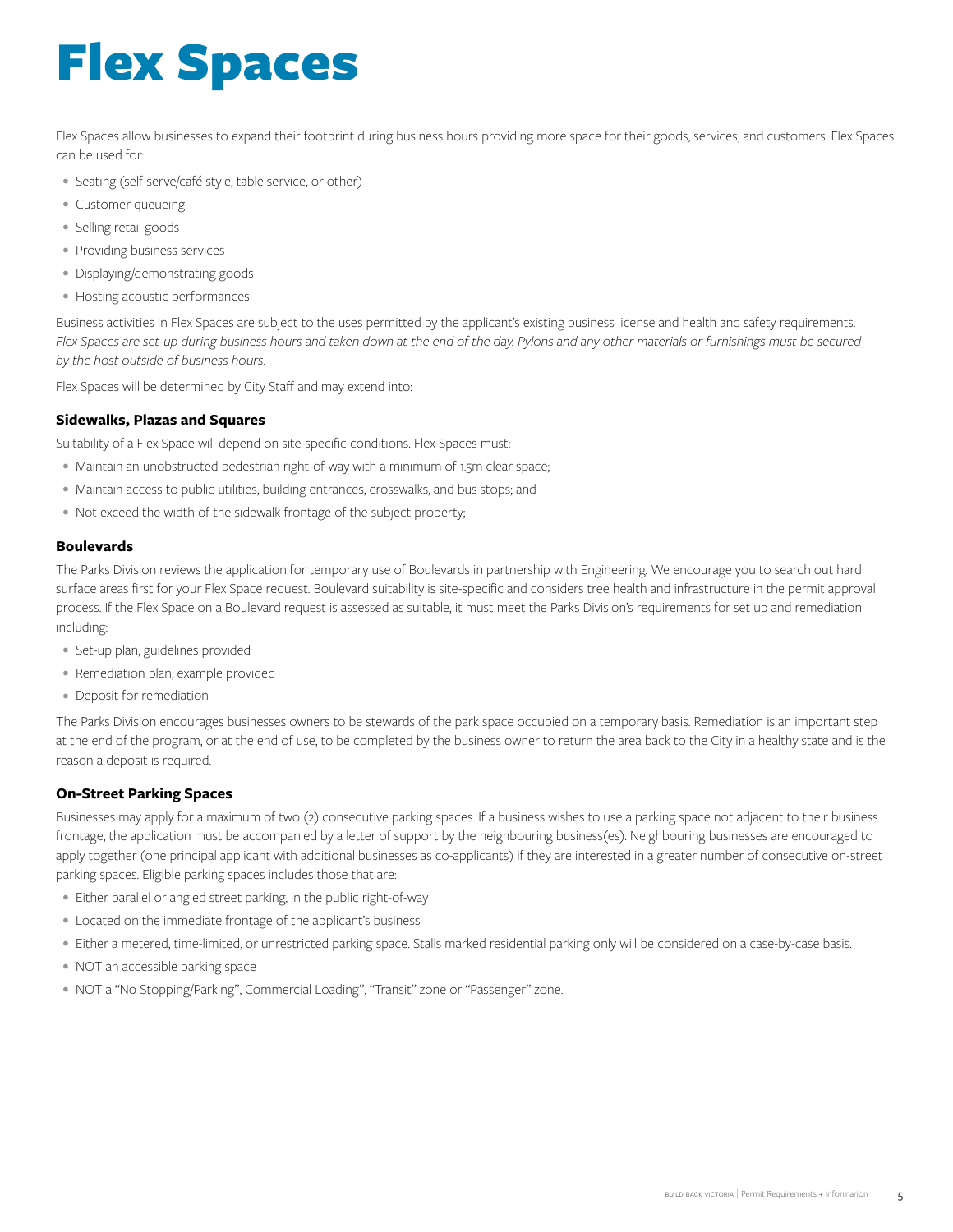# **Flex Zone Accessibility Requirements**

Even though Flex Zones are designed to be for daily use, there are still requirements for accessibility in the Build Back Victoria Program. We encourage your business to engage with your customers and accessibility service organizations on how to make your business more welcoming for people with disabilities.

### **In addition to all terms listed on pages 3 – 4 of this document, the following requirements are mandatory as part of the flex permit:**

| <b>Facility Type</b>                 | <b>Accessibility Requirements</b>                                                                                                                                                                                                                                                                                                                                                                                                                                                                                                                                                                                                                                      |
|--------------------------------------|------------------------------------------------------------------------------------------------------------------------------------------------------------------------------------------------------------------------------------------------------------------------------------------------------------------------------------------------------------------------------------------------------------------------------------------------------------------------------------------------------------------------------------------------------------------------------------------------------------------------------------------------------------------------|
| Sidewalk, Plaza, or Square Flex Zone | • Any customer queuing area should not impede existing barrier-free access or sidewalk<br>clearance for pedestrians<br>• An unobstructed space of min. 1.5m must be provided to allow wheelchairs or mobility devices<br>to comfortably pass on sidewalk or pathway<br>· Use City-provided pylons or other temporary materials to create a cane detectable boundary<br>spanning the Flex Zone to support people with low vision travelling on the sidewalk. The pylons<br>or temporary materials should be placed along the path of travel, spaced approximately 65cm<br>apart from each other                                                                         |
| Boulevard Flex Zone                  | • Any customer queuing area should not impede existing barrier-free access or sidewalk<br>clearance for pedestrians<br>• An unobstructed space of min. 1.5m must be provided to allow wheelchairs or mobility devices<br>to comfortably pass on sidewalk or pathway                                                                                                                                                                                                                                                                                                                                                                                                    |
| On-Street Parking Stall Flex Zone    | • Any customer queuing area should not impede existing barrier-free access or sidewalk<br>clearance for pedestrians<br>• Where your flex zone is more than one (1) on-street parking space, you must provide a curb<br>ramp for people with mobility devices to access the flex space. Curb ramps must be a minimum<br>1m wide, with a slope not greater than 1:12 or 8.3%, consistent with the B.C. Building Code.<br>. Ramps must have a non-slip surface and the edges be clearly marked with contrasting colours.<br>• An unobstructed space of min. 1.5m must be provided to allow wheelchairs or mobility devices<br>to comfortably pass on sidewalk or pathway. |

The City recognizes the balance of multiple needs in the design and implementation of each flex space. Trade-offs are always a part of the design process, and City staff will work with your business to carefully balance safety, equity, affordability and sustainability.

# **Approved applicants will receive:**

- A temporary permit to operate in the designated Flex Space (valid until March 30, 2021). Following re-evaluation, businesses may extend their permit until October 31, 2021.
- A set of blue stackable pylons can be provided by the City to be placed around the perimeter of the Flex Space during business hours
- A marked boundary to identify the business activity area
- A parking sleeve for metered stalls, where applicable, to restrict parking during business hours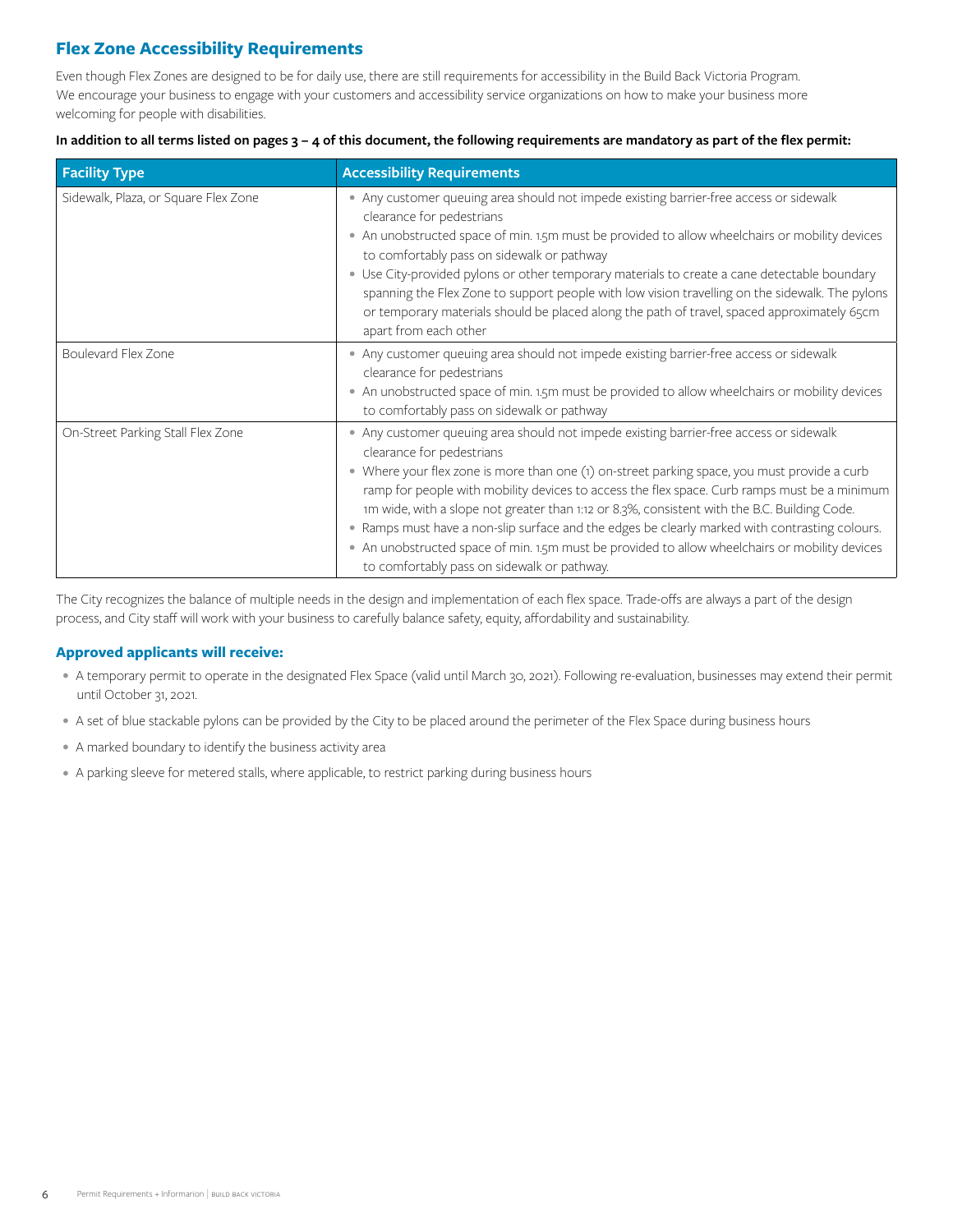# Temporary Patios

Temporary Patios provide businesses the ability to establish a designated area that remains in place 24 hours a day, 7 days a week. The host is responsible for securing their patio space and all furnishings when not in use.

Physical structures to support a temporary patio can be established by the applicant at their own cost. City staff will work with applicants to find suitable solutions for their design to maintain safety and accessibility, while considering overall aesthetics and function. General design requirements for temporary patios are as follows:

- No parts of the patio is to be anchored into the surface (I.e. roadway, sidewalk, plaza, or boulevard). Structures must be sturdy enough to be freestanding.
- If on-street, have a continuous physical barrier between the patio and travel lane
- Be no more than 2.5m wide if located on the roadway, with width reviewed and determined on a case-by-case basis
- Be located at least 6m from an intersection if located on the roadway
- Be located a minimum 1m from adjacent parking stalls
- Be no more than 4m high from road surface
- Required to provide a substantial drainage gap at the gutter to accommodate significant rainwater flow and prevent blockages
- Not alter the sidewalk in anyway
- Maintain access to City infrastructure such as litter cans, manhole covers, hanging baskets and other items

# **Approved applicants will receive:**

- A permit to construct and operate a Temporary Patio in a designated space, once applicant's plans and designs are approved and a pre- and postconstruction inspection has been completed with City Staff.
- Permits will be valid until March 30, 2021. Following re-evaluation, businesses may extend their permit until October 31, 2021.
- An initial permit will be granted for the construction of the patio. Once a post-construction inspection is completed by City Staff, a separate permit will be issued for operations. Dimensions will be determined by city staff upon assessment of permit application.

Temporary Patio Locations will be determined by City Staff and may extend into:

### **1. Sidewalks, Plazas and Squares**

Suitability of a temporary patio will depend on site-specific conditions. Patios must:

- Maintain an unobstructed pedestrian right-of-way with minimum 1.5m clear space;
- Maintain access to public utilities, building entrances, crosswalks, and bus stops.

### **2. Boulevards**

The Parks Division reviews the application for temporary use of Boulevards in partnership with Engineering. We encourage you to search out hard surface areas first for your patio request. Boulevard suitability is site-specific and considers tree health and infrastructure in the permit approval process. If the Flex Space on a Boulevard request is assessed as suitable, it must meet the Parks Division's requirements for set up and remediation including:

- Set up plan, guidelines provided
- Remediation plan, example provided
- Deposit for remediation

The Parks Division encourages businesses owners to be stewards of the park space occupied on a temporary basis. Remediation is an important step at the end of the program, or at the end of use, to be completed by the business owner to return the area back to the City in a healthy state and is the reason a deposit is required.

## **3. On-street Parking Spaces**

Businesses may also access on-street parking spaces. Neighbouring businesses are encouraged to apply together (one principal applicant with additional businesses as co-applicants) if they are interested in a greater number of consecutive on-street parking stalls. Eligible parking spaces includes:

- Parallel or angled street parking, in the public right-of-way
- Located on the immediate frontage of the applicant's business
- Either a metered, time-limited, or unrestricted parking space. Stalls marked residential parking only will be considered on a case-by-case basis.
- NOT an accessible parking space
- NOT a "No Stopping/Parking", Commercial Loading", "Transit" zone or "Passenger" zone. Exemptions on eligibility may occur on a case-by-case basis.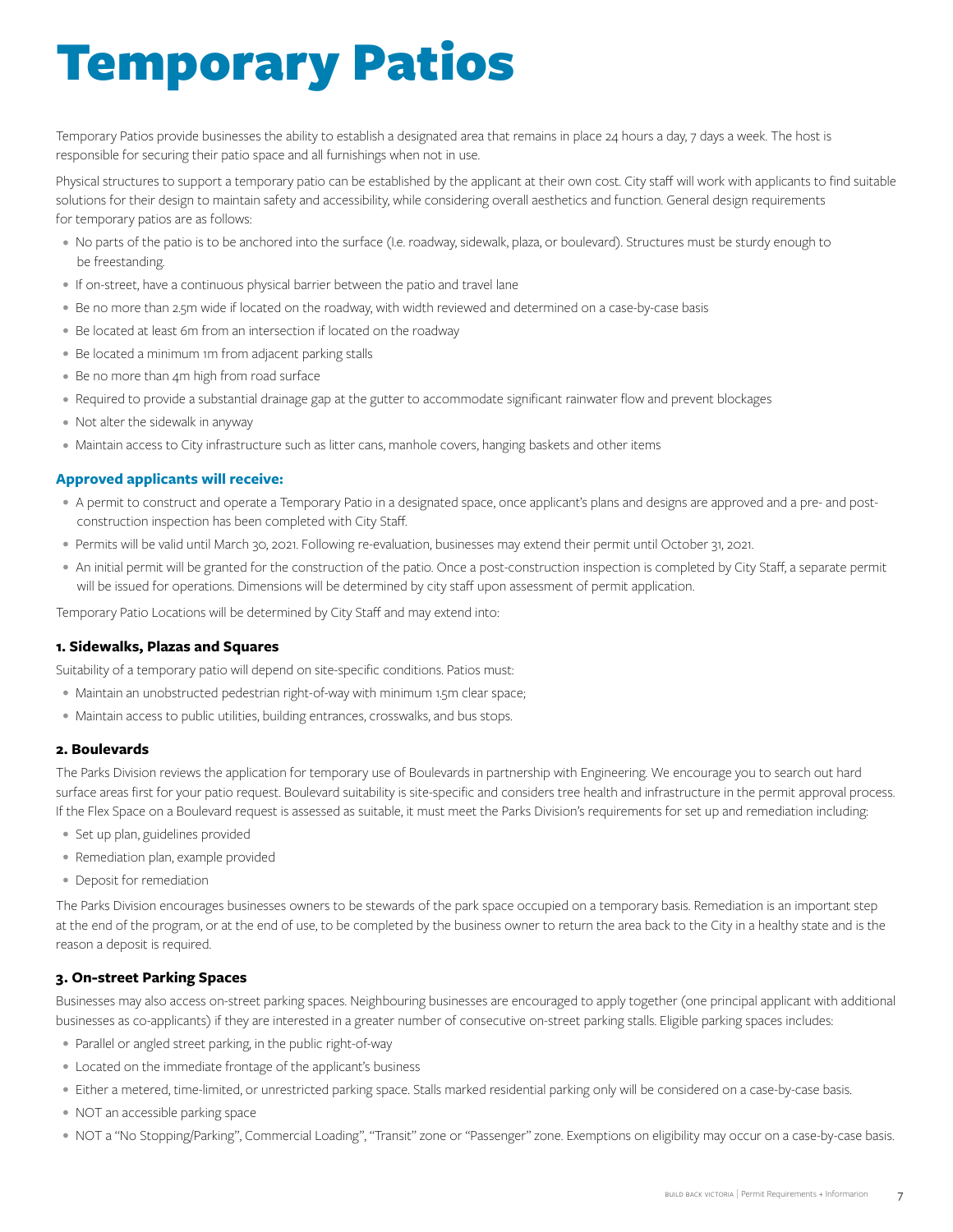# **Accessibility Requirements**

Accessibility is a requirement in the City of Victoria's Build Back Victoria Program. By ensuring that accessibility is considered in the design and layout of commercial spaces, we can create spaces for everyone in our community to enjoy. The City of Victoria has identified a set of mandatory requirements as well as additional guidelines to prepare your outdoor patio space for people with disabilities.

# **In addition to all terms listed on pages 3 – 4 of this document, the following requirements are mandatory as part of the patio permit:**

| <b>Facility Type</b>       | <b>Accessibility Requirements</b>                                                                                                                                                                                                                                                                                     |
|----------------------------|-----------------------------------------------------------------------------------------------------------------------------------------------------------------------------------------------------------------------------------------------------------------------------------------------------------------------|
| Sidewalk, Plaza, or Square | • An accessible entrance to the temporary facility must be provided, with a minimum width of 1.2m.                                                                                                                                                                                                                    |
| Temporary Patio            | · Surface materials must be firm, stable and slip-resistant. Hardened materials such as concrete, asphalt, tile, and<br>wood are sufficiently firm and stable for accessibility.                                                                                                                                      |
|                            | • An unobstructed space of min. 1.5m must be provided to allow wheelchairs or mobility devices to comfortably pass                                                                                                                                                                                                    |
|                            | . A clear path for people with mobility aids to turn around an obstacle must be 1.1m minimum wide.                                                                                                                                                                                                                    |
|                            | • Any customer queuing area should not impede existing barrier-free access or sidewalk clearance for pedestrians                                                                                                                                                                                                      |
|                            | · Ensure any barricades/boundaries (railings, planters, pylons, etc.) to identify the patio area are cane-detectable.<br>To be cane-detectable, ground materials should have textural contrasts that are detectable by a long cane and<br>underfoot.                                                                  |
|                            | · Railings must be distinct from the surrounding environment to ease navigation around the patio and avoid<br>obstructions of furniture                                                                                                                                                                               |
|                            | · Sanitizing and washing facilities must be on an accessible path and be within operable reach for people using<br>wheelchairs or scooters                                                                                                                                                                            |
|                            | • At least one seating area must be wheelchair accessible and support maneuvering. The space around the table<br>should have a level, firm ground surface extending minimum 2.0m on at least two sides of the table for persons<br>who use wheelchairs or other mobility devices and minimum 1.22m on the other sides |
| Boulevard Temporary Patio  | • An accessible entrance to the temporary facility must be provided, with a minimum width of 1.2m.                                                                                                                                                                                                                    |
|                            | • An unobstructed space of 1.5m must be provided to allow wheelchairs or mobility devices to comfortably pass                                                                                                                                                                                                         |
|                            | . A clear path for people with mobility aids to turn around an obstacle must be 1.1m minimum wide.                                                                                                                                                                                                                    |
|                            | · Ensure any barricades/boundaries (railings, planters, pylons, etc.) to identify the patio area are cane-detectable.                                                                                                                                                                                                 |
|                            | · Railings must be distinct from the surrounding environment to ease navigation around the patio and avoid<br>obstructions of furniture                                                                                                                                                                               |
|                            | • Sanitizing and washing facilities must be on an accessible path and be within operable reach for people using<br>wheelchairs or scooters                                                                                                                                                                            |
|                            | • At least one seating area must be wheelchair accessible and support maneuvering. The space around the table<br>should have a level, firm ground surface extending minimum 2.0m on at least two sides of the table for persons<br>who use wheelchairs or other mobility devices and minimum 1.2m on the other sides  |
| On-Street Temporary Patio  | • An accessible entrance to the temporary facility must be provided, with a minimum width of 1.2m.                                                                                                                                                                                                                    |
|                            | · Surface materials must be firm, stable and slip-resistant. Hardened materials such as concrete, asphalt, tile, and<br>wood are sufficiently firm and stable for accessibility.                                                                                                                                      |
|                            | • An unobstructed space of min. 1.5m must be provided to allow wheelchairs or mobility devices to comfortably pass                                                                                                                                                                                                    |
|                            | A clear path for people with mobility aids to turn around an obstacle must be 1.1m minimum wide.                                                                                                                                                                                                                      |
|                            | • Any customer queuing area should not impede existing barrier-free access or sidewalk clearance for pedestrians                                                                                                                                                                                                      |
|                            | · Ensure any barricades/boundaries (railings, planters, pylons, etc.) to identify the patio area are cane-detectable.<br>To be cane-detectable, ground materials should have textural contrasts that are detectable by a long cane and<br>underfoot                                                                   |
|                            | • Railings must be distinct from the surrounding environment to ease navigation around the patio and avoid<br>obstructions of furniture                                                                                                                                                                               |
|                            | • Sanitizing and washing facilities must be on an accessible path and be within operable reach for people using<br>wheelchairs or scooters                                                                                                                                                                            |
|                            | • At least one seating area must be wheelchair accessible and support maneuvering. The space around the table<br>should have a level, firm ground surface extending minimum 2.0m on at least two sides of the table for persons<br>who use wheelchairs or other mobility devices and minimum 1.2m on the other sides  |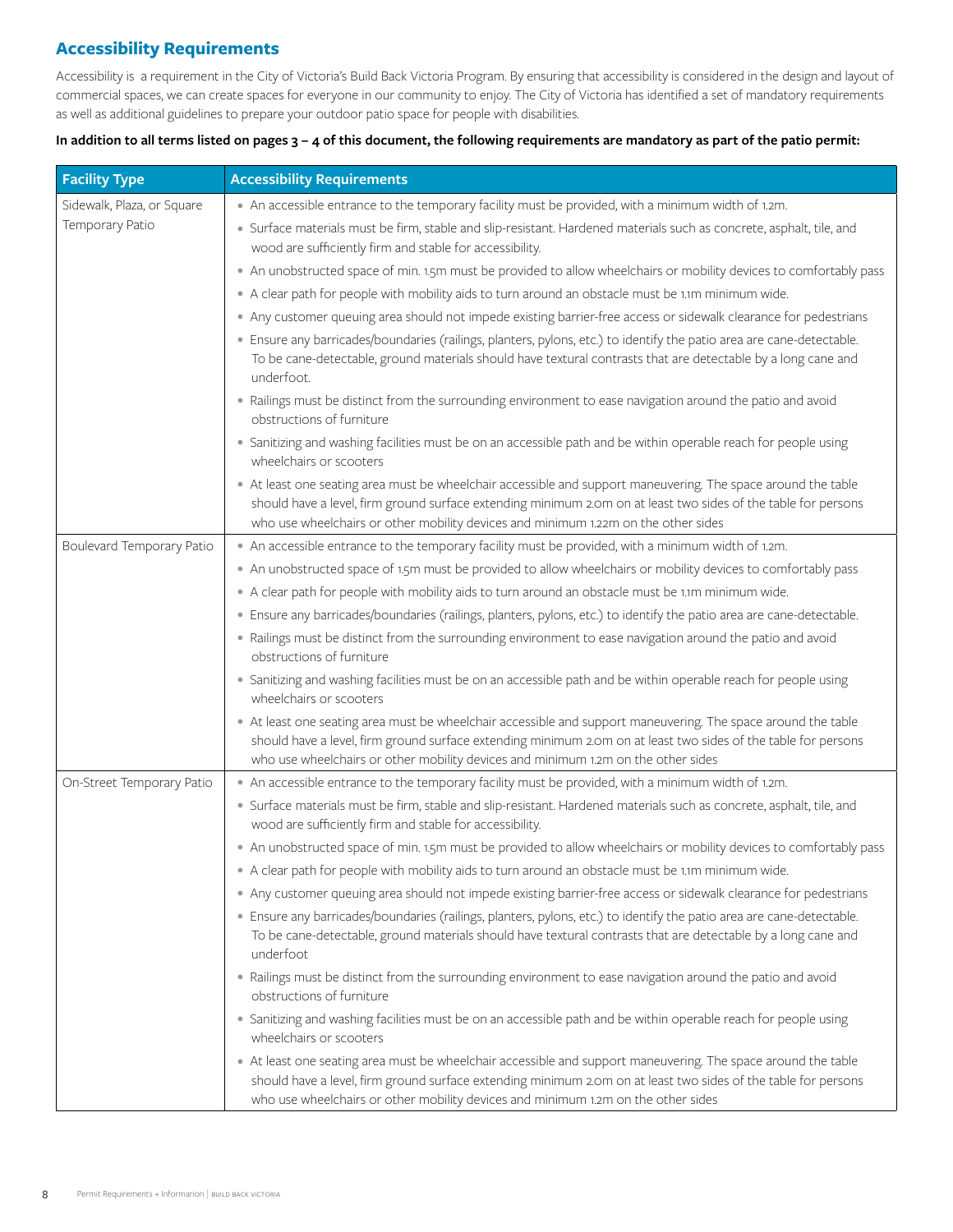The following guidelines can be used by businesses to further increase the accessibility of their temporary patio. We encourage your business to engage with your customers on how to make your business even more barrier-free.

- Tables that have the support leg(s) in the centre of the table provide a higher level of accessibility
- Providing contrasting surface colours and/or textures on the patio to make it distinct and easy to identify
- All portions of the facility entry way or an accessible route can be equipped with adequate lighting to provide a minimum level of illumination
- Where planters may be installed as part of the patio, businesses may consult the [City's Low Allergen Landscape Planting Resource List](https://www.victoria.ca/assets/Departments/Parks~Rec~Culture/Parks/Documents/Growing~in~the~City/GITC%20Lower%20Pollen%20List%20DIGITAL.pdf)

The City recognizes the balance of multiple needs in the design and implementation of each patio. Trade-offs are always a part of the design process, and City staff will work with your business to carefully balance safety, equity, affordability and sustainability.



**Temporary Patio Sample Design**





**Cane-detectable boundary**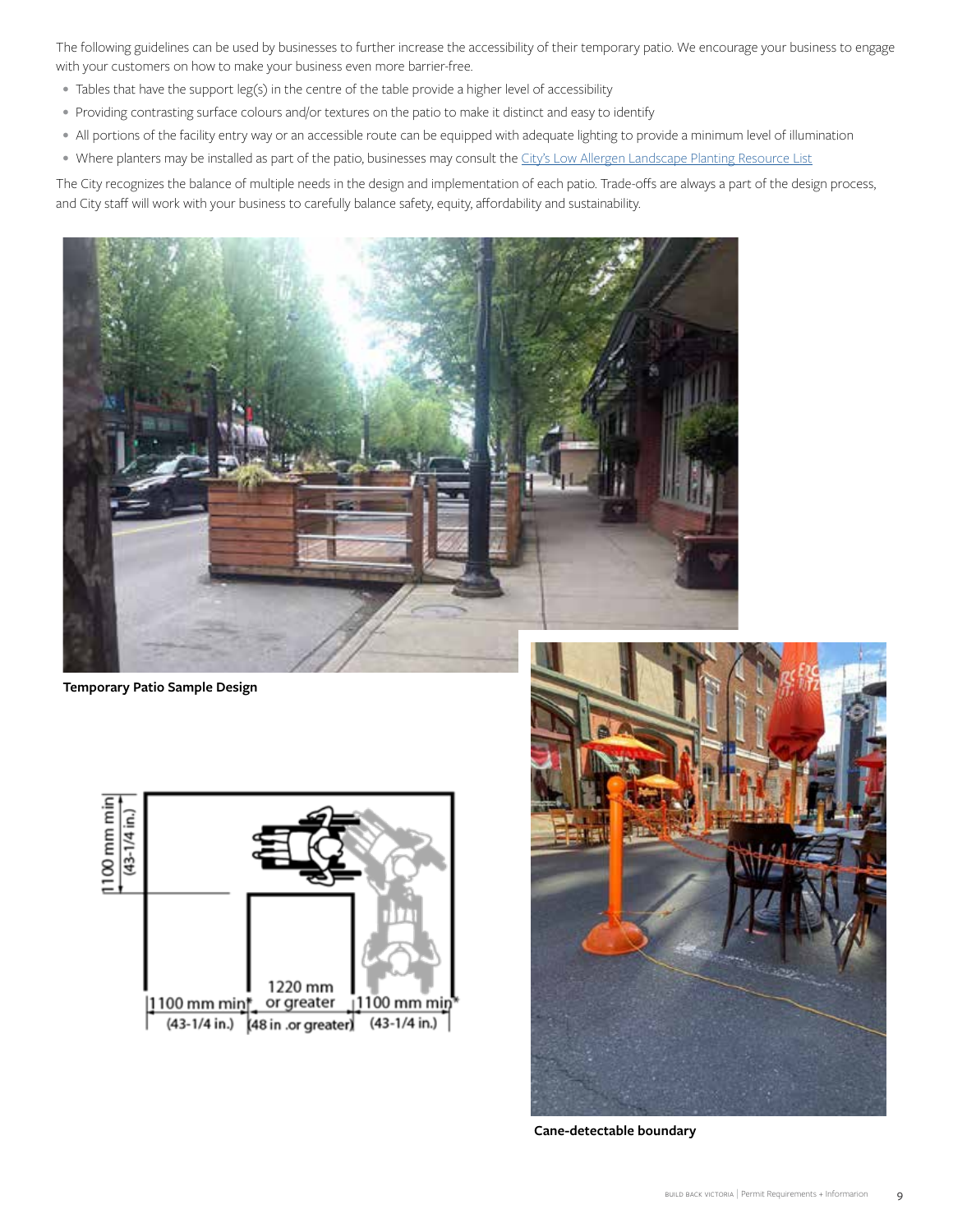# **Winterization Requirements**

Temporary patios and flex zones may have temporary covering, heating and lighting during winter months. There are additional safety and operational requirements associated with hosting an outdoor flex space or temporary patio during the winter months. A summary of requirements is provided below:

| <b>Cover/Roofing</b>                                                              | <b>Heating</b>                                                                                                                 | <b>Lighting</b>                                                                     |
|-----------------------------------------------------------------------------------|--------------------------------------------------------------------------------------------------------------------------------|-------------------------------------------------------------------------------------|
| • Tents allowed, but must be weighted and<br>can only be enclosed on two sides    | • Freestanding, portable propane heaters are<br>allowed                                                                        | · Solar or battery powered lights allowed<br>• No hardwired electrical connections, |
| · Umbrellas allowed, but must be weighted<br>and cannot extend beyond the patio   | • Heaters must not be placed underneath<br>umbrellas, tents, awnings or trees                                                  | including electrical cords or cables across<br>the sidewalk                         |
| footprint                                                                         | • Heaters must be brought inside daily at the                                                                                  | · Suspended lights are not allowed                                                  |
| · Retractable awnings allowed, attached to the<br>patio structure only            | end of the business day                                                                                                        |                                                                                     |
| • Tents and umbrellas are to be brought inside<br>daily at the close of business. | • Propane tanks must be stored and locked in<br>an outdoor vented structure in compliance<br>with the BC Gas Safety Regulation |                                                                                     |
| • Awnings are to be retracted at the close of<br>business.                        | • Portable electrical heaters, plumbed gas<br>heating, or hardwired electrical connections                                     |                                                                                     |
| • All materials must be flame retardant                                           | not allowed                                                                                                                    |                                                                                     |

# **1. Patio Roof/Covers**

Covers must be temporary in nature and removed each night – this includes tents, umbrellas and retractable awnings. Permanent roof structures are not permitted. The requirements associated with temporary patio coverings are as follows:

- At the end of the business day, tents and umbrellas must be removed and stored, and awnings must be retracted
- Tents, umbrellas and awnings are allowed and must have a flame retardant material to satisfy NFPA 705
- Must be located within the footprint of the approved patio, and are not to extend over the sidewalk or adjacent vehicle or parking lanes
- Tents or umbrellas must be weighted with sufficient weights/concrete blocks/sandbags. They are not to be left unsecured at any time.
- Tents and umbrellas are to be freestanding, not anchored into the roadway, sidewalk or otherwise.
- Tents and umbrellas need to be 1 meter away from sidewalks.
- To follow health guidelines and allow for ventilation, tents must not be fully enclosed. Any tent walls provided must be transparent and leave two walls open at all times
- Awnings must be retractable and mounted on a wall bracket within the temporary patio structure, not attached to the building face
- Patio spaces generally, as well as the coverings, are not to include materials such as a tarp, hay, straw, and shavings

Placement of covers must not obstruct sidewalks, building exits or access, or restrict movement between the building and sidewalk:

- Placement must not obstruct fire department connections
- Exits must be provided and maintained
- Any overhead structures/supports or furniture to be assessed by City staff at time of application.

# **2. Heating**

Portable propane-powered heating devices are allowed, but must have adequate ventilation and air flow. A Fire Safety Plan may be required upon review of your application. Staff will notify the applicant if required. Further requirements are as follows:

### **Appliance Requirements**

- All propane heaters must be designed for outdoor use only and conform to safety standards established by the Canadian Standards Association (CSA) and certified by Underwriters' Laboratories of Canada (ULC).
- ULC appliances must be installed, used, and maintained in conformance with the manufacturer's requirements
- Appliances must not have an unprotected open flame
- Hardwired or portable electrical devices, and plumbed gas-powered devices are not allowed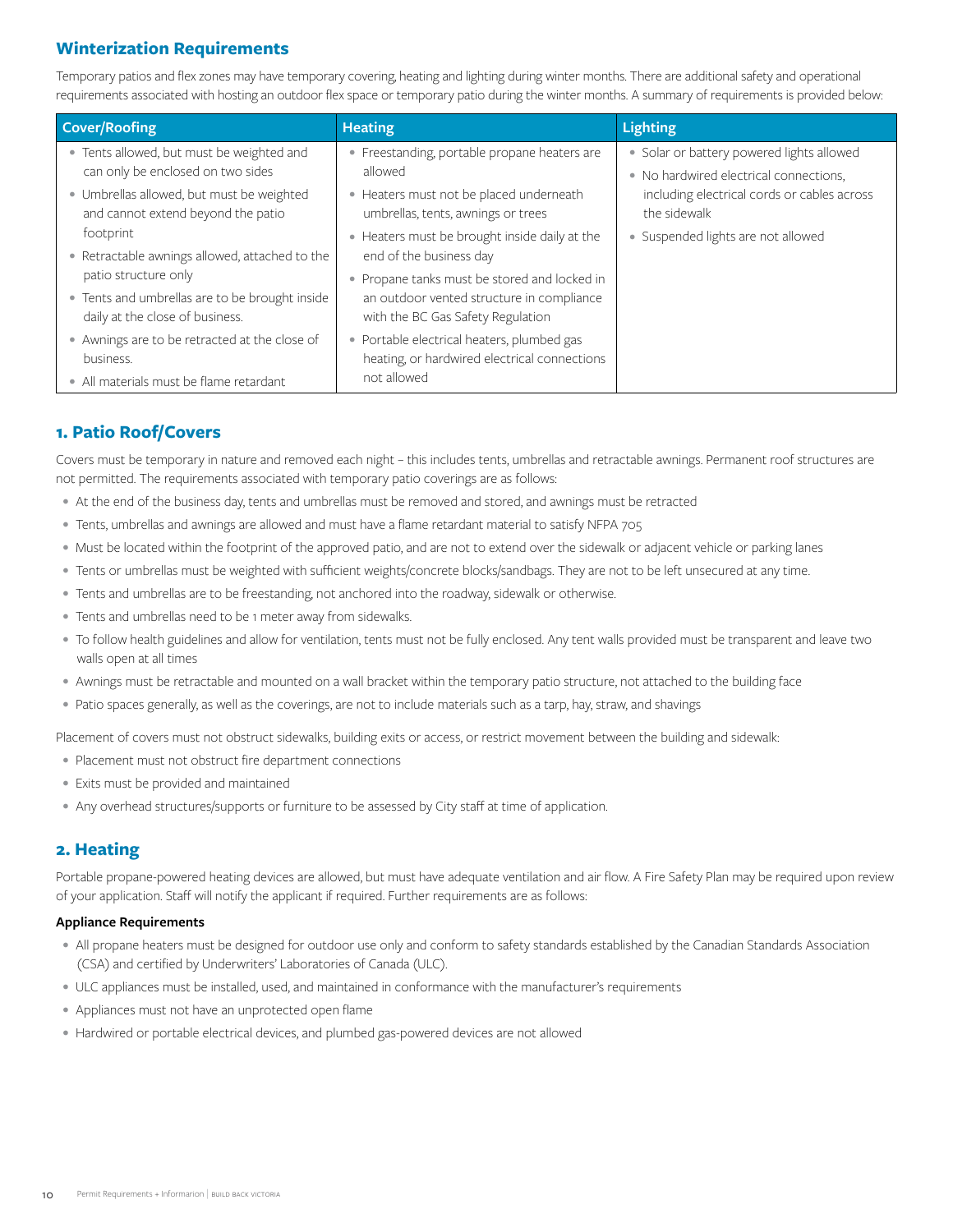# **Siting**

- Must be free-standing, placed on a non-combustible, solid surface, that is not the table top
- Portable heaters are not be located:
	- Under trees/vegetation
	- Under fire escapes
	- Within exits or adjacent to an exit
	- Adjacent to or otherwise obstruct fire hydrants or fire department connections
	- Near or attached to utilities or other street elements

### **Storage Requirements**

All portable heating devices and propane tanks must be stored outdoors. Storing propane tanks indoors is not permitted under any circumstance.

• At the close of business day, heating devices must be stored and secured in a vented structure outside in compliance with the BC Gas Safety Regulation.

Fire to review if these are applicable/relevant here

- A propane tank used must meet these requirements [https://propane.ca/wp-content/uploads/2016/07/CPA\\_FactSheet\\_Cylinder-Markings\\_2016.pdf](https://propane.ca/wp-content/uploads/2016/07/CPA_FactSheet_Cylinder-Markings_2016.pdf)
- Business owners are to keep a maximum of one (1) day's supply of propane on site
- The maximum allowable propane tank size is a single 9 Kg (20lb) tank (approximately 10 hours of operation)

# **3. Lighting**

Temporary patios and Flex Zones may incorporate lighting for patrons, including:

- Solar powered or battery powered lighting is allowed
- Lighting levels should be low and directed into the patio rather than out towards the street.
- One extension cord for powering lights is permitted and must be exterior rated and secured minimum 2.1m overhead. Cords are not permitted to be placed at ground level across any sidewalks or boulevards.
- Hardwired electrical lighting is not allowed
- Lights may not be strung in trees, wrapped up trunk or around branches.
- No lighting components are to be anchored into the roadway

# Curbside Loading

Many businesses have adapted their business to offer online ordering, curbside pick-up, and delivery through third party services. Businesses can apply to convert existing on-street parking spaces into Temporary Loading Zones to support either customer or business loading activities.

#### **A Temporary Loading Zone is established from an on-street parking stall and can be used for:**

• Delivery, pick up or loading (15 minutes max.)

### **Approved applicants will receive:**

- A permit for (1) assigned parking space, located in front of or near the business frontage
- City of Victoria signage for reserving the space

## **Operating Hours**

Temporary Loading Zones are restricted to business hours of operation where after posted hours, the stall reverts back to general parking.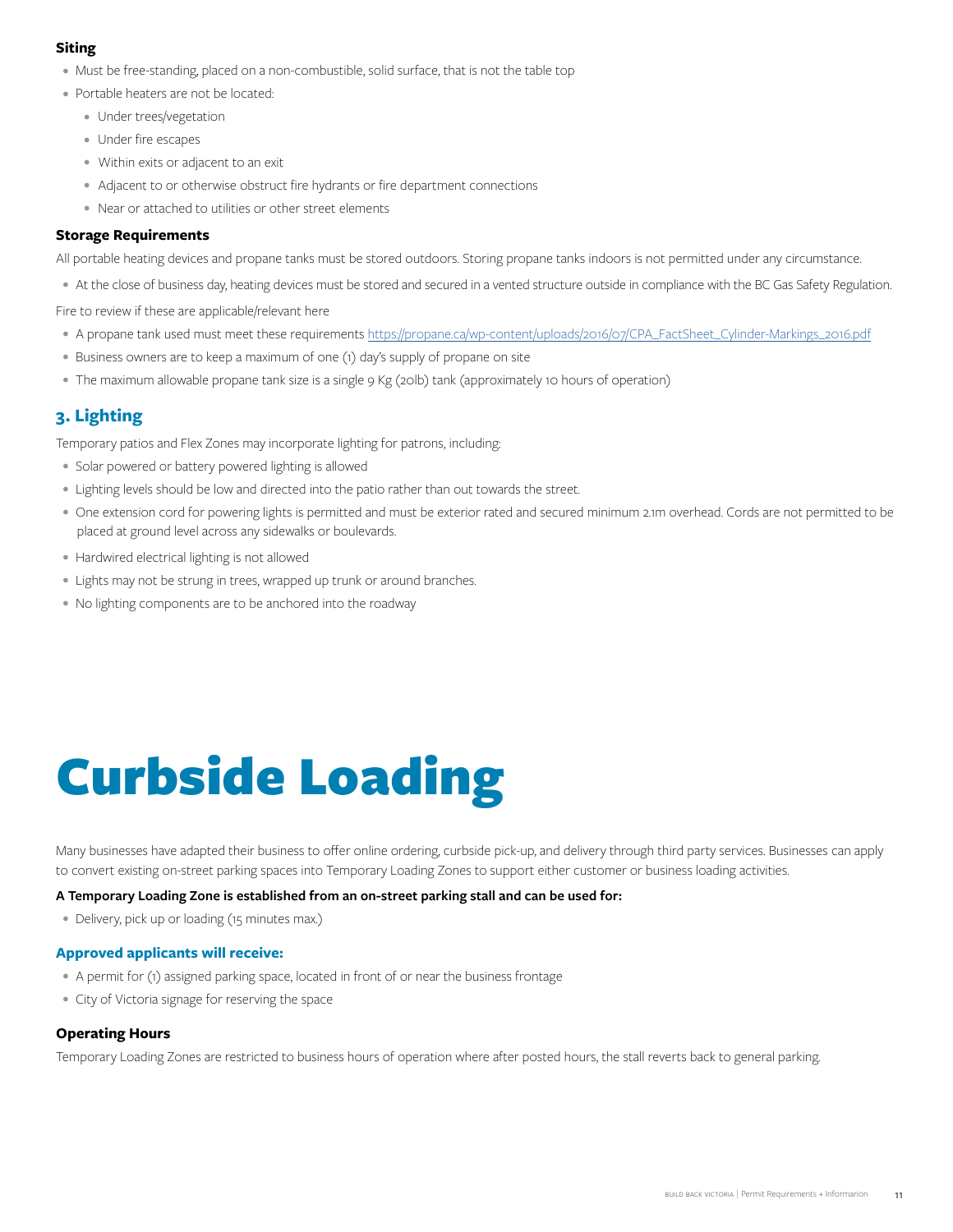# Mobile Vending

The City has designated zones throughout the City where food trucks and other mobile vendors are permitted to operate. Spaces can be used to operate a mobile business during approved hours of operation. Business activities in Mobile Vending spaces are subject to the uses permitted by the applicant's existing business license, and health and safety requirements.

## **Approved applicants will receive:**

• A permit to operate in a designated Mobile Vending space valid for four consecutive weeks from start date

### **In addition to all terms listed on pages 3 – 4 of this document, Mobile Vendors must adhere to the following:**

- Hours of operation: Hours of operation are determined on a case-by-case basis and must comply with all City bylaws. Hours of operation cannot be extended by applicant.
- Designated Spaces: Each vendor may only operate in their designated Mobile Vending spot, assigned by City staff.
- Accessibility: Vendors must provide directions for queueing customers as to not obstruct the sidewalk for accessibility purposes and to maintain physical distancing.
- Cleanliness: Vendors are fully responsible for cleanliness in and around their mobile vending spot. The area must be kept clean and clear of debris, litter, and trip hazards.
- Furnishings: Mobile Vendors may make full use of their assigned Mobile Vending space which, in some cases, may allow for materials/furnishings outside the primary vehicle/cart/trailer. Any furnishings/materials must allow adequate space for physical distancing, following Public Health recommendations. Sandwich boards or promotional signs must remain within the designated mobile vending zone. Sandwich boards or promotional signs cannot introduce barriers for people with disabilities.
- Refuse: Vendor permit holders must provide their own refuse collection bins and assume responsibility for refuse disposal. This includes garbage, compost and recycling. Mobile vendors cannot rely on City of Victoria litter/recycling bins.
- Hook-ups: The City is not providing electricity, water or other utility hook ups at these locations. All vendors must be self-sufficient.

# **Designated Locations**

Vendors will be given a chance to identify preferred locations from a pre-approved list of sites provided by the City. City staff will aim to rotate vendors through different locations if there is demand and may choose to omit locations from vendors to balance residential, special event or transportation related needs.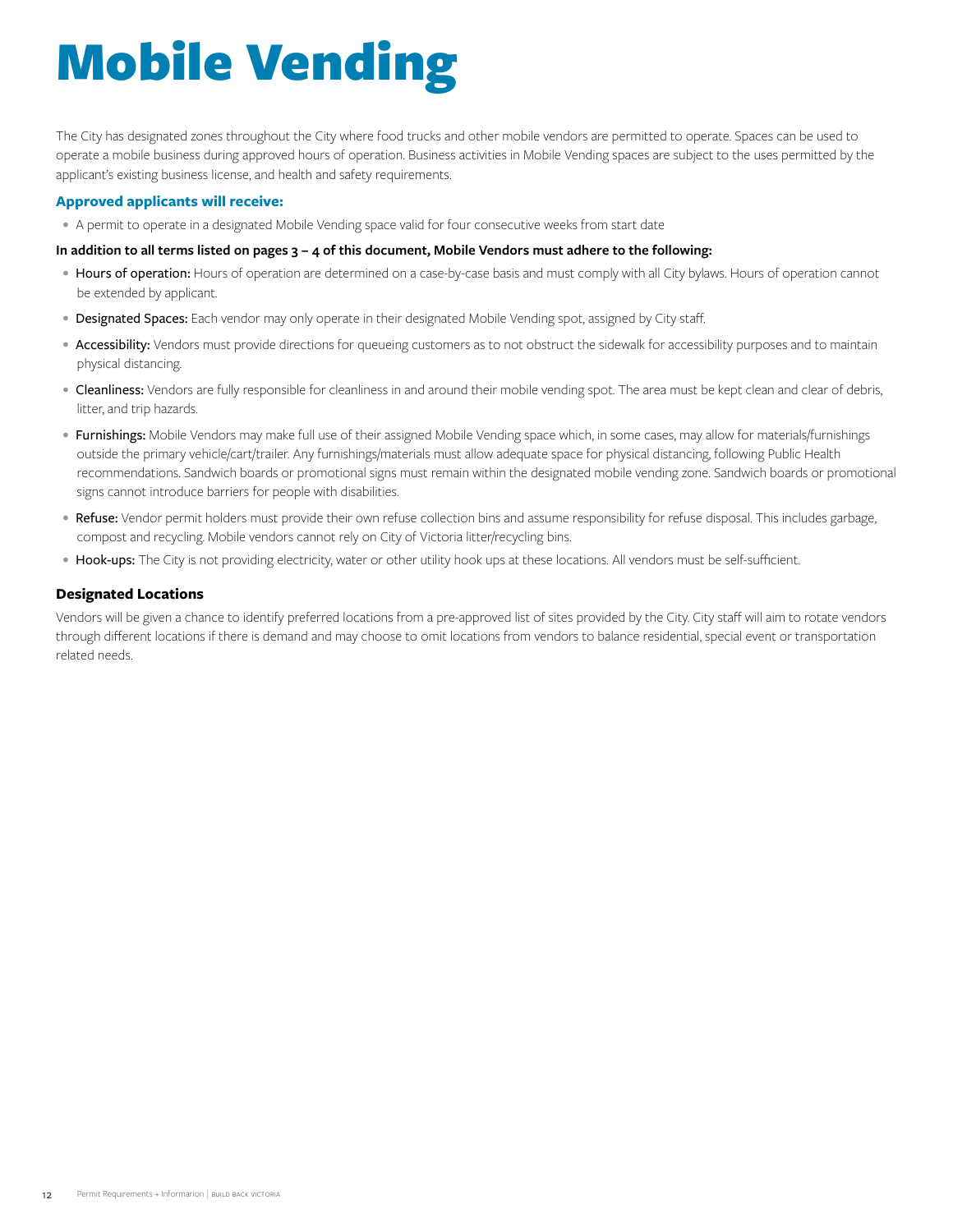# Temporary Lane or Road Closures

The City will consider applications for full and partial road closures to provide expanded space for businesses activities and physical distancing. Applications for road closures to facilitate business needs will be prioritized by City staff. Applications to support other community-building activities or celebration areas facilitated through Neighbourhood/Community Associations are also welcomed.

Full or partial road closures may be facilitated for a single event or for an extended period of time.

# **Once installed, Road Closures can be used for:**

- Seating (self-serve/café style, table service, or other)
- Customer queueing
- Selling retail goods
- Community-focused activities or events
- Providing business services
- Displaying/demonstrating goods
- Hosting performances

Business activities in Road Closure spaces are subject to the uses permitted by the applicant's existing business license, and health and safety requirements. The City will review each application on a case-by-case basis.

### **Approved applicants will receive:**

- A designated space indicating the maximum extents of road closure
- Traffic barricades/traffic control signage, provided by the City, to define the closed space
- A City-informed traffic plan to deploy detours/signage as needed to direct people away from the closure
- A Temporary Permit to operate in the designated Road Closure (valid for different lengths of time, pending applicant request)

### **Extent of Road Closures**

Full or partial street closures allow clusters of businesses near a commercial activity hub to expand their footprint providing more space for their goods, services, and customers. Full or partial street closures may also facilitate community recovery events, activities and celebration areas. The design and configuration of each road closure will vary depending on the particular site constraints and programming needs of the sponsoring community group.

Road Closures require 80% support from neighbouring businesses and residents. Interested applicants must petition businesses and residents on the proposed block and include their information in the application form. The City reserves the right to review all applications and direct the applicant to conduct additional engagement.

Road Closures can vary from partial to full closures depending on street characteristics and demand for the space – for both business and transportation needs. In most cases, approved areas may require applicants to maintain access for local traffic for driveway/delivery access. City staff will review and assess each proposed location on a case-by-case basis. Staff will work with applicants to find solutions that provide the greatest benefit.

### **Eligible Areas for Road Closures**

Eligible areas for full or partial road closures:

- Near a commercial activity hub / cluster of businesses
- Low traffic volume road
- NOT on a designated truck route
- NOT on a transit route

Exemptions on eligibility may occur on a case-by-case basis. Road closure requests are more complex in nature due to competing demands, local traffic circulation characteristics, loading/delivery considerations, emergency access, and more. The City will seek to review the request as expediently and efficiently as possible.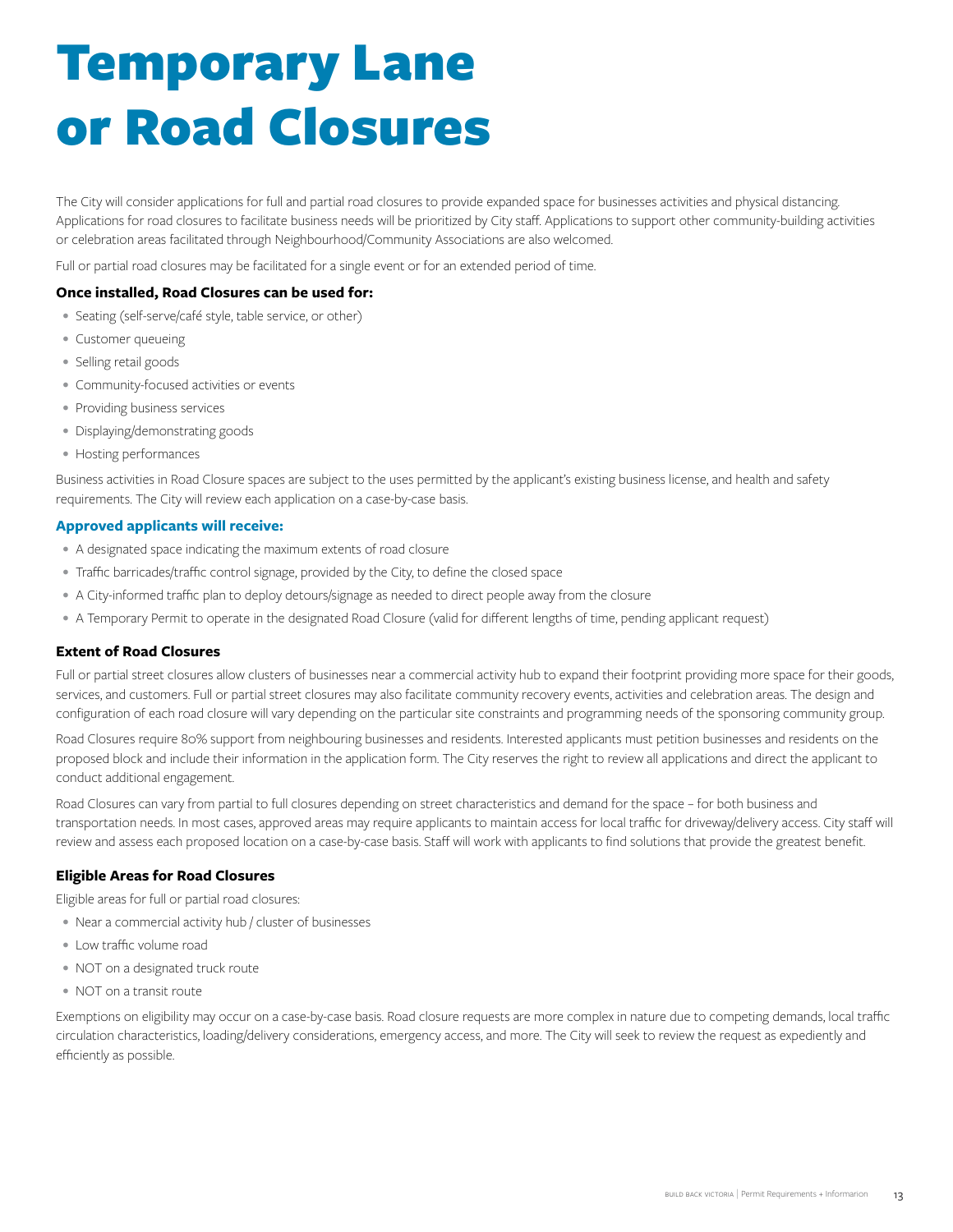# **Additional Guidelines for Temporary Road Closures**

- Accessibility requirements: A marked accessible path should be provided along the corridor that meets the width of a person with a mobility device to safely pass (1.5m) and cane detectable markings for people with low vision. Closing a road does not permit applicants to take over sidewalk or pathway areas.
- Active travel: The City may require reserved space within a road closure for pedestrian and bicycle travel. In such cases, the designated travel areas must remain clear at all times.
- Cleaning: Cleaning and maintaining closures and plaza spaces is the responsibility of the host.

# Business In Parks

The City will accept applications for business activity in select City Parks, excluding Beacon Hill Park. Priority for permits to operate in Parks is for businesses with recreation, wellness, and fitness related focus areas. Neighbourhood/Community Associations may also apply for a permit in Parks to support community events or activities.

Guidelines required for the use of parks:

- Public access: all parks will remain open to the public
- Physical distancing: Maintaining required distances from pedestrian pathways
- **Landscape protection:** Activities should remain clear of trees and significant landscape features.
- Refuse: All businesses are required to manage their own waste, recycling and composting.
- Alteration of site: On-site signage and/or structures are not permitted; temporary outdoor tents to provide overhead coverage during the winter months are allowed, but cannot be anchored to the landscape

Operators can locate City Parks and find details on park amenities here<https://www.victoria.ca/EN/main/online-services/maps.html>

Sports fields follow the traditional guidelines and application processes and are not subject to this program.

### **Approved applicants will receive:**

• A permit to operate in approved City of Victoria Parks